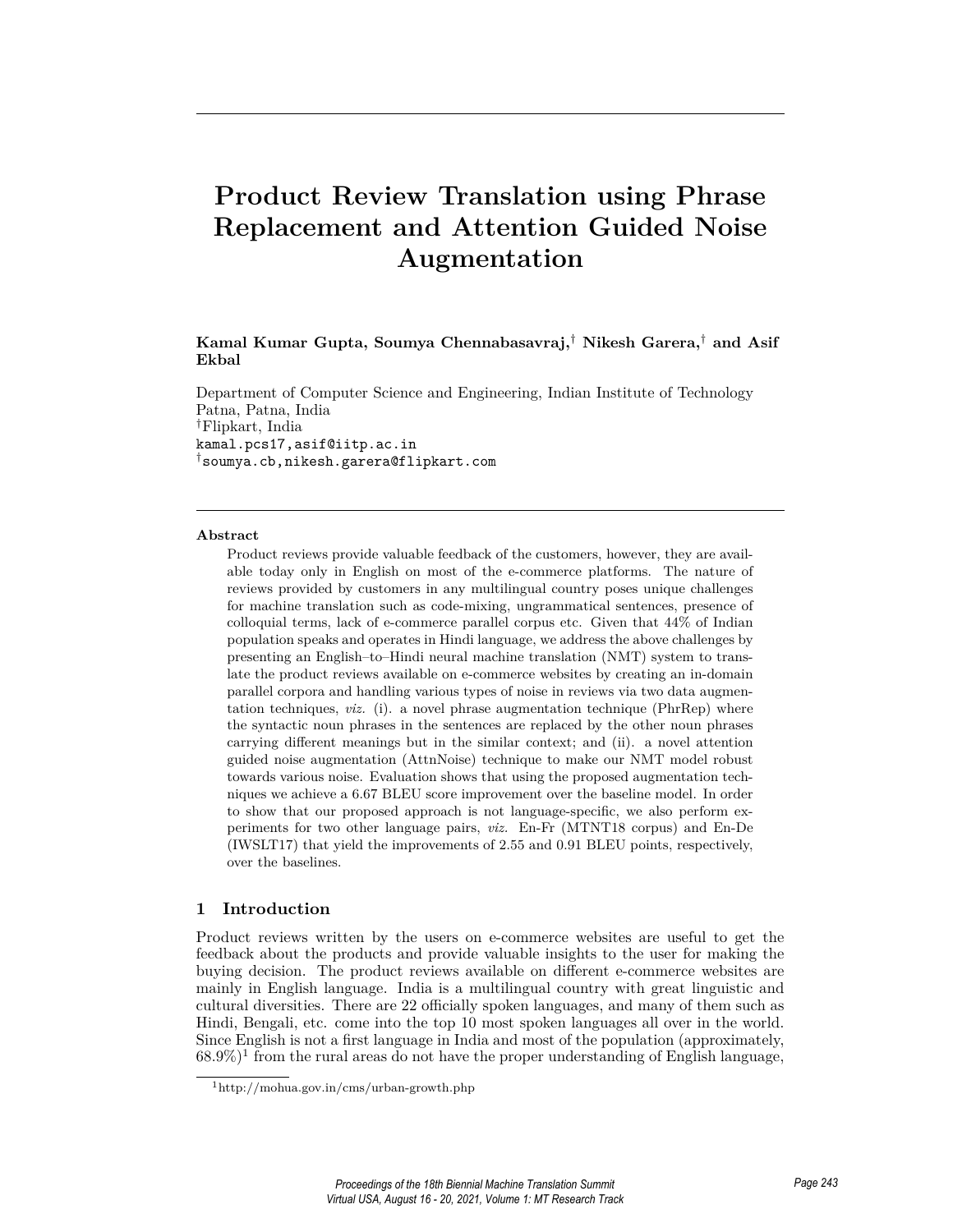| Source $(A)$      | osm product.i really love it. osm camera qualitynice one              |  |  |  |
|-------------------|-----------------------------------------------------------------------|--|--|--|
| Reference         | बहुत बढ़िया प्रॉडक्ट. मुझे यह पसंद है. बहुत बढ़िया कैमरा              |  |  |  |
|                   | क्वालिटी अच्छा है                                                     |  |  |  |
|                   | bahut badhiya prodakt. mujhe yah pasand hai. bahut                    |  |  |  |
| (Transliteration) | badhiya kaim kvaalitee achchha hai                                    |  |  |  |
| Gen-NMT           | ओसम उत्पाद. मैं वास्तव में इसे प्यार करता हूँ. <mark>ओसम</mark> कैमरा |  |  |  |
|                   | गणवत्ता… अच्छा एक                                                     |  |  |  |
| (Transliteration) | osam utpaad. main vaastav mein ise pyaar karata hoon.                 |  |  |  |
|                   | osam kaimara kvaalitee achchha hai                                    |  |  |  |
| Source $(B)$      | NYC product, and cloth quilty is too good                             |  |  |  |
| Reference         | अच्छा प्रॉडक्ट, और कपड़े की क्वालिटी बहुत बढ़िया है                   |  |  |  |
| (Transliteration) | achchha prodakt, aur kapade kee kvaalitee bahut badhiya hai           |  |  |  |
| Gen-NMT           | NYC उत्पाद, और कपड़ा रजाई बहुत अच्छा है                               |  |  |  |
| (Transliteration) | nyc utpaad, aur kapada rajaee bahut achchha hai                       |  |  |  |
| Source $(C)$      | Nice Mobile and value for money $\bullet$                             |  |  |  |
| Refernce          | अच्छा मोबाइल और पैसा वसूल <b>छोड़ा</b>                                |  |  |  |
| (Transliteration) | achchha mobail aur paisa vasool                                       |  |  |  |
| Gen-NMT           | अच्छा मोबाइल और पैसे के लिए मूल्य money                               |  |  |  |
| (Transliteration) | achchha mobail aur paise ke lie mooly money                           |  |  |  |

Table 1: Sample outputs for En*→*Hi translation from sources with various inconsistencies. Here, **Gen-NMT:** Generic NMT **(A)** Abbreviations and colloquial terms, **(B)** Spelling mistake and **(C)** Emojis

it becomes difficult for them to read a review or write a review in English with proper vocabulary and grammar. This makes the availability of product reviews in vernacular languages essential for the vast majority of Indian e-commerce customers. However, building an automated translation system for the large amount of reviews poses unique challenges to the machine translation community.

We illustrate some of the challenges with examples as shown in Table 1. In example A, the word *osm* appears as a short form of the word *awesome*; also there is no *space* between the words *product* and *i*. The model is not able to translate these correctly. Similarly, in example B, *NYC* and *quilty* are the short forms and misspelled versions of the words *nice* and *quality*, respectively. Presence of emojis in example-C also causes translation difficulty.

We address the above challenges with the main contributions or attributes of our work as follows:

- We build an NMT system for product reviews in low-resource scenarios. To the best of our knowledge, this is the very first attempt towards building a machine translation system for English to Indian language review translation.
- We build data resources by crawling reviews from an e-commerce portal, translate them into Hindi using our in-house open domain English-Hindi MT system, and perform manual verification for the correctness (c.f. Section 3.1).
- We introduce novel data augmentation techniques to handle the noise and the scarcity of in-domain training data as follows:
	- 1. We introduce a novel similar phrase replacement technique (PhrRep) which generates more diverse synthetic parallel samples compared to the word augmentation techniques (c.f. Section 4.3).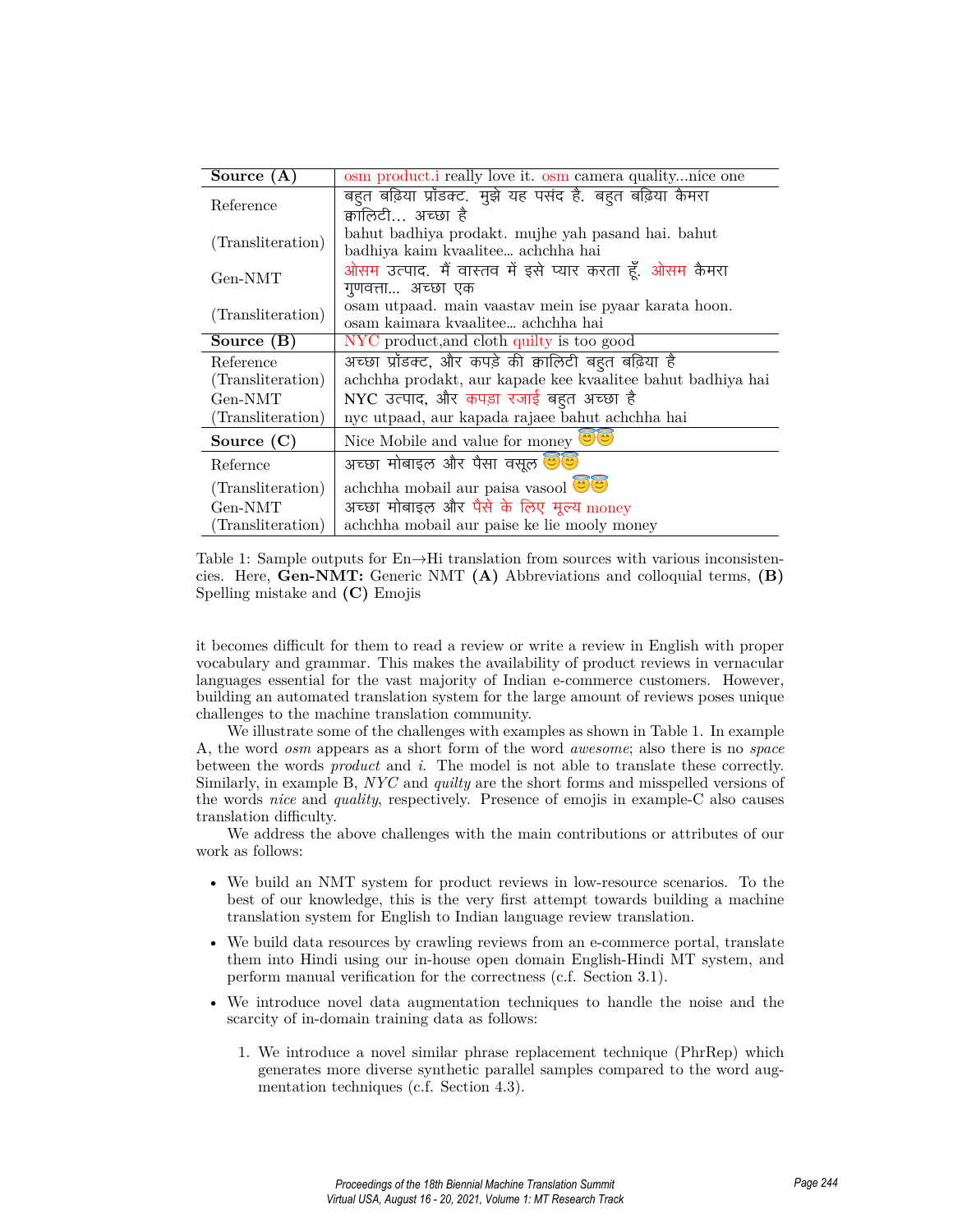- 2. We use Part-of-Speech (PoS) guided word embedding based and context aware word augmentation techniques for synthetic data creation (c.f. Section 4.1 and Section 4.2), and show that our proposed PhrRep approach significantly outperforms the word based augmentation methods.
- 3. We introduce a novel attention guided noise augmentation (AttnNoise) technique to make the NMT model robust towards noisy inputs (c.f. Section 5.1). We show that AttnNoise method significantly outperforms the random noise injection (RndNoise) techniques.

# **2 Related Work**

There are two main challenges for translating the product reviews, *viz.* (i). nonavailability of parallel corpus; and (ii). noisy sentences in product and/or service reviews. Machine translation with noisy text is, itself, a very challenging task. The typical noises that pose challenges for machine translation include improper grammatical structures, misspellings, punctuation, emojis etc (c.f. Section 3.1) (Michel and Neubig, 2018). In the literature, there are a few works concerning the noise in the text and to increase the robustness of the translation model. Michel and Neubig (2018) presented a noisy dataset and discussed the challenges of noisy contents.

Belinkov and Bisk (2018) and Karpukhin et al. (2019) showed that small noise in the input text can reduce the quality of translation. To improve the robustness of the translation model they introduced synthetic errors like character swapping, deletion and insertion in the corpus. Vaibhav et al. (2019) also inserted synthetic noises and back-translated noise in the original corpus. Apart from the spelling distortion, to make the model immune to the grammatical errors, Anastasopoulos et al. (2019) augmented training data with the grammatical errors. They focused on articles, prepositions, subject-verb agreements etc. Considering the challenges, Berard et al. (2019) analyzed the performance of NMT model over a small French-English corpus of restaurant reviews. Unlike this, we do not inject any random noise, rather we introduce an attention guided noise augmentation (AttnNoise) technique to insert the synthetic noise at the source (English) side.

To address the second challenge related to the availability of training data, we make use of the data augmentation techniques to increase the training samples and noise handling techniques to increase the robustness of the model. Fadaee et al. (2017) replaced the common words by rare words to provide better evidence and contexts for the rare words. Gao et al. (2019) introduced a soft contextual augmentation method where a word's embedding is replaced by a weighted average of its similar words. Kobayashi (2018) used a bi-directional language model to predict the replacement by using the sentence context. Wu et al. (2019) used the BERT (Bidirectional Encoder Representations from Transformers) Devlin et al. (2019) model to predict the randomly masked word. Inspired by Wu et al. (2019), we mask the noun and adjective words in the source sentence and predict the appropriate nouns and adjectives as substitutes based on the sentence context. We introduce a phrase replacement based data augmentation technique (PhrRep) to replace the whole syntactic noun phrase (multiple words in a single attempt) with other diverse but contextually similar noun phrases.

## **3 Parallel Corpus Creation**

In this section we describe the steps followed for parallel corpus creation and the necessary statistics.

## **3.1 Crawling reviews and challenges in pre-processing**

We crawl English product reviews from the e-commerce portal, Flipkart. Product reviews are user generated contents and contain various noises (inconsistencies) as shown in Table 1.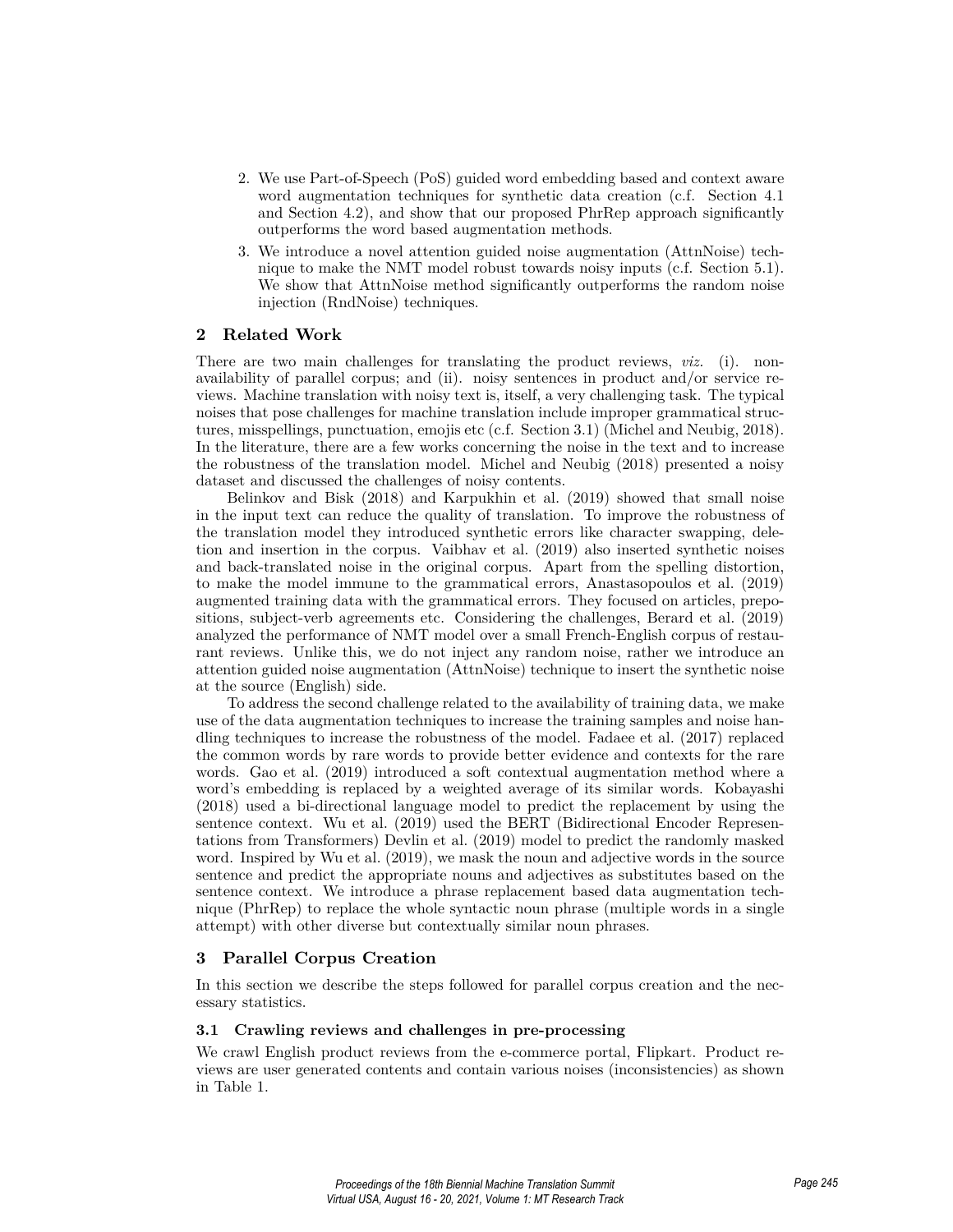| A. Systems                     | Sentences        | $\%$ Increase |  |  |
|--------------------------------|------------------|---------------|--|--|
| Baseline (Human translated)    | 19,457           |               |  |  |
| $Base+BT$                      | 122,570          |               |  |  |
| $Base+BT+WDA$                  | 297,392          | 142.6%        |  |  |
| $Base+BT+CDA$                  | 369,765          | 201.7%        |  |  |
| PhrRep                         | 306,475          | 150\%         |  |  |
| Development Set (Human trans.) | 599              |               |  |  |
| Testset (Human trans.)         | 2,539            |               |  |  |
| <b>B.</b> Systems              | Sentences        |               |  |  |
| Base                           | 1,561,840        |               |  |  |
| PhrRep                         | 1,701,704        | 8.9%          |  |  |
| Development Set                | 520              |               |  |  |
| Testset (newstest2014)         | 2,507            |               |  |  |
| C. Systems                     | <b>Sentences</b> |               |  |  |
| Base                           | 300,000          |               |  |  |
| PhrRep                         | 488,501          | 62.83%        |  |  |
| Development Set                | 1,500            |               |  |  |
| Testset (newstest2015)         | 1,500            |               |  |  |
| D. Systems                     | Sentences        |               |  |  |
| Base                           | 223,021          |               |  |  |
| PhrRep                         | 312,504          | 40.12%        |  |  |
| Development Set                | 885              |               |  |  |
| Testset (IWSLT2017)            | 1,138            |               |  |  |

Table 2: Parallel corpus size. Here, **A:** Product review dataset, **B:** IIT-Bombay English-Hindi dataset Kunchukuttan et al. (2018), **C:** UN-Corpus English-French dataset Ziemski et al. (2016) and **D:** IWSLT2017 English-German dataset.

## **3.2 Pre-processing**

We remove the emojis from the English sentence by providing their unicode range using regular expressions. Any character having repetition of more than two times is trimmed and then checked for its compatible correct word using spell-checker<sup>2</sup> and a list provided by Facebook<sup>3</sup> Edizel et al. (2019). Writing the complete sentence in upper case is also very common in user generated content (i.e. *NICE PHONE IN LOW BUDGET*). Normalization is done to convert all such instances into the lower case. Since we focus on the product reviews data, we make the first character of brand's name<sup>4</sup> (Google, Moto, Nokia etc.) as capital. After the pre-processing steps as mentioned above (emoji removal, character repetition, casing etc.), we found that approximately 62.3% sentences from the total crawled sentences are correct.

## **3.3 Gold Corpus Creation by Human Post-editing**

After pre-processing, we obtain 22,595 standard English sentences as mentioned in Table 2. Instead of translating sentences from scratch, we use our in-house judicial domain system to generate the initial target sentences and post-edit. It is trained for English-Hindi translation using 0.45 million parallel judicial domain samples and additional English-Hindi corpus Kunchukuttan et al. (2018) having 1.6 million parallel samples. It achieves 55.67 BLEU (En-to-Hi) points on our in-house judicial domain testset. After translation into Hindi, manual verification for the correctness of the translation is done by three language experts. The experts are post-graduates in linguistics and have good command in Hindi and English both. The experts read the English sentences and their Hindi translation. They were instructed to make the correction in the sentences, if required. The human post-edited parallel corpus as shown in Table 2 is divided into training, development and test set consisting of 19,457, 599 and 2,539 parallel sentences, respec-

 $^2$ https://pypi.org/project/pyspellchecker/

<sup>3</sup>https://github.com/facebookresearch/moe/tree\\/master/data

 $4$ https://en.wikipedia.org/wiki/List\\_of\\_mobile\\_phone\\_brands\\_by\\_country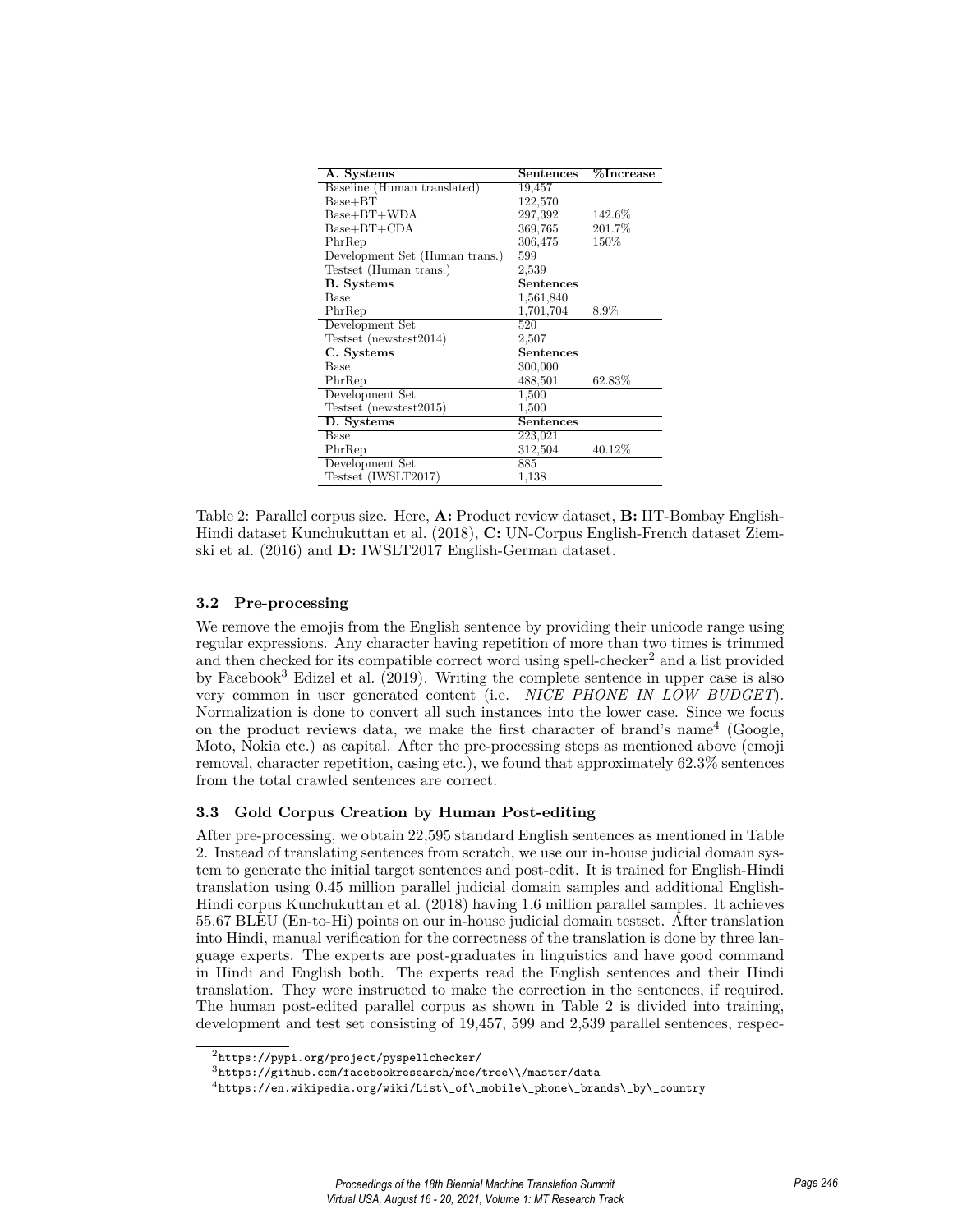| Sentence   | There are many <b>offers</b> for this smartphone                  |
|------------|-------------------------------------------------------------------|
| <b>WDA</b> | There are many <b>provides</b> for this smartphone                |
| CDA        | There are many applications/designs/models<br>for this smartphone |
| PhrRep     | There are multiple features in my new<br>smartphone               |

Table 3: Samples generated using WDA, CDA and PhrRep approaches.

tively. The gold standard corpus, and the parallel corpus created synthetically is made available<sup>5</sup> . We also crawl the Hindi sentences and back-translate them into English. We build a Hindi–to–English NMT model to back-translate the crawled Hindi sentences. We use the IIT Bombay Hindi-English general domain parallel corpus Kunchukuttan et al. (2018) to train a Hindi–to–English NMT model, and then fine-tune it over the human post-edited review domain parallel corpus. The fine-tuned Hindi–to–English NMT model is used to back-translate the crawled monolingual Hindi sentences into English. These back-translated (BT) English-Hindi synthetic parallel sentences are augmented with the human post-edited parallel sentences and referred to as 'Base+BT', shown in Table 2.

# **4 Data Augmentation**

We further enrich the training corpus (in low-resource language) following the data augmentation techniques as discussed below.

## **4.1 Word Embedding based Data Augmentation (WDA)**

## Let us take one example: **Original sample:** This *phone* is not *good*. and **New sample:** This *handset* is not *nice*.

In the original sample, the words *'phone'* and *'good'* are replaced by their most semantically close words *'handset'* and *'nice'*, respectively, based on the cosine similarity between their word embeddings. To reduce the alignment complexity, we choose noun and adjective words as the replacement candidates because:

• Hindi is morphologically richer than English. One English verb token may be aligned to more than one Hindi tokens. But nouns and adjectives are most likely to generate only one Hindi token. For example: translation of word '*started* (verb)' (1 token) can be 'शुरू कर दिया' 'shuroo kar diya' (3 tokens) or 'शुरू किया' 'shuroo kiya' (2 tokens). Here, we see that for the word '*started*', more than one translations possible with different token lengths.

To select the noun and adjectives for replacement, we use NLTKLoper and Bird (2002) Part-of-Speech (PoS) tagger for the English sentences. A word2vec skip-gram model<sup>6</sup> Mikolov et al. (2013) is trained using the WMT14 monolingual English dataset and English sentences from the gold corpus. Now for all the noun and adjective words, we find the most similar words using our trained word2vec model. The words having the cosine similarity more than 0.75 will be considered as the substitutes. A mapping dictionary is created with the triplet consisting of the 'original English word', 'its replacement English word' and 'Hindi translation of the replacement word'. Now using the mapping dictionary, the tokens in the original corpus are replaced. Source-target word alignment information using GIZA++ tool (Och and Ney, 2003) is used to replace the aligned Hindi tokens in the Hindi side. But WDA does not guarantee to replace the original word with a similar context word as shown by an example in Table 3.

 $5$ https://www.iitp.ac.in/~ai-nlp-ml/resources/data/review-corpus.zip  $6$ https://code.google.com/archive/p/word2vec/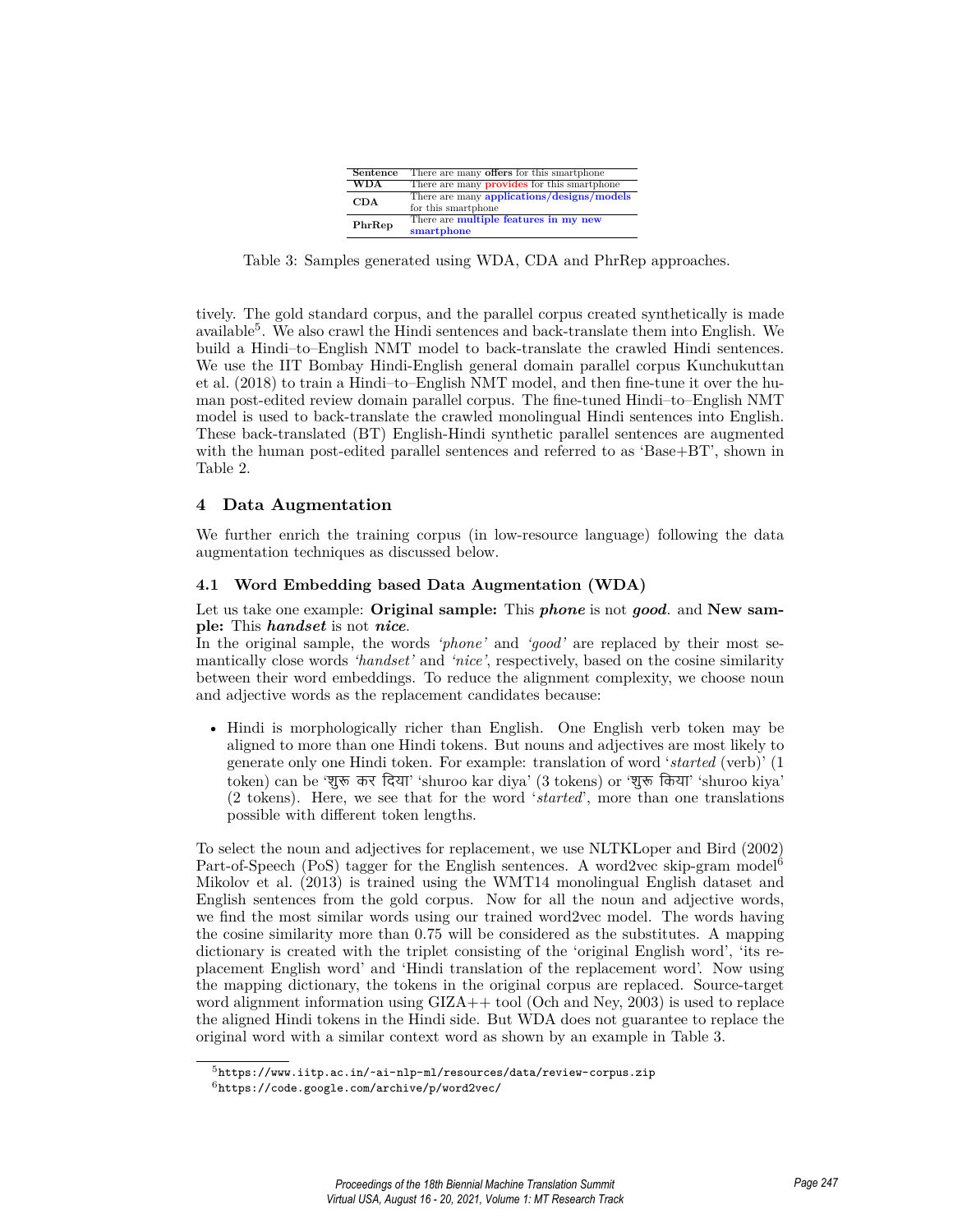

Figure 1: Synthetic sample generation using phrase replacement (PhrRep)

## **4.2 Context Aware Data Augmentation (CDA)**

Wu et al. (2019) used a BERT based method which predicts the substitution for the randomly masked word. Here, we mask only nouns and adjective words. Similar to 4.1, *noun* and *adjective* words in the source sentence are masked, and their appropriate substitutes are predicted based on the sentence context. We use the 'bert-base-uncased' pre-trained model for the prediction which is trained using the default hyper parameters: 12 layers, 728 hidden units and 12 attention heads. Here, we also find the replacements for nouns and adjectives only. A list of noun and adjective tokens is created and in each English sentence, we mask the tokens by replacing the tokens with '[MASK]' which are in the list.

Now, the masked sequence is passed through the trained BERT model. Since BERT contains the bidirectional sequence information, it can predict the most appropriate token for position *'i'* by considering the previous and next context words within the sentence. For generating more augmented samples, we take the top 3 predicted words for position *'i'* and generate different samples. We use Giza++ alignment information to obtain the aligned positions between English and Hindi sentences, and the translated Hindi word of the newly predicted English word is placed at the Hindi side too. A mapping dictionary similar to WDA is needed here to obtain the parallel counterpart of an augmented word. Using CDA, multiple replacements can be found for a single masked token based on the context (because here no fixed mapping dictionary is used). Also, the substitute token suits the syntactic and semantic structure of the sentence. In Table 3, we can see in the example, "There are many **offers** for this smartphone", 'applications', 'designs' and 'models' are predicted at the place of original hidden word 'offers'.

#### **4.3 Data Augmentation using Phrase Replacement (PhrRep)**

Here, we introduce a novel approach for data augmentation using similar phrase replacement strategy. The method generates more diverse samples (a phrase of multiple tokens is replaced with similar phrases of different token lengths) in a single attempt. Unlike the previous word augmentation techniques Fadaee et al. (2017); Gao et al. (2019), here we replace a noun phrase (NP) with its semantically similar noun phrase (NP). To extract NP from the English sentences, we use the Stanford parser<sup>7</sup> and obtain the corresponding constituency trees. To reduce the complexity in alignment mapping and trivial replacements, we filter out very large (>8 tokens) and very short (<3 tokens) NPs. Here, we refer to the replacements of very small NPs as trivial replacements since most likely they are already part of larger NPs, and get replaced when larger NPs are replaced. To find the similarity among phrase embeddings, we use a BERT based sentence-transformer<sup>8</sup> Reimers and Gurevych (2019).

For an original phrase  $P_{oi}$ , its similar phrase  $P_{si}$  is:

$$
P_{si} = P_j, [i = (1, \dots, n) \text{ and } j = (1, \dots, n)] \tag{1}
$$

 $7$ https://nlp.stanford.edu/software/lex-parser.shtml

<sup>8</sup>https://github.com/UKPLab/sentence-transformers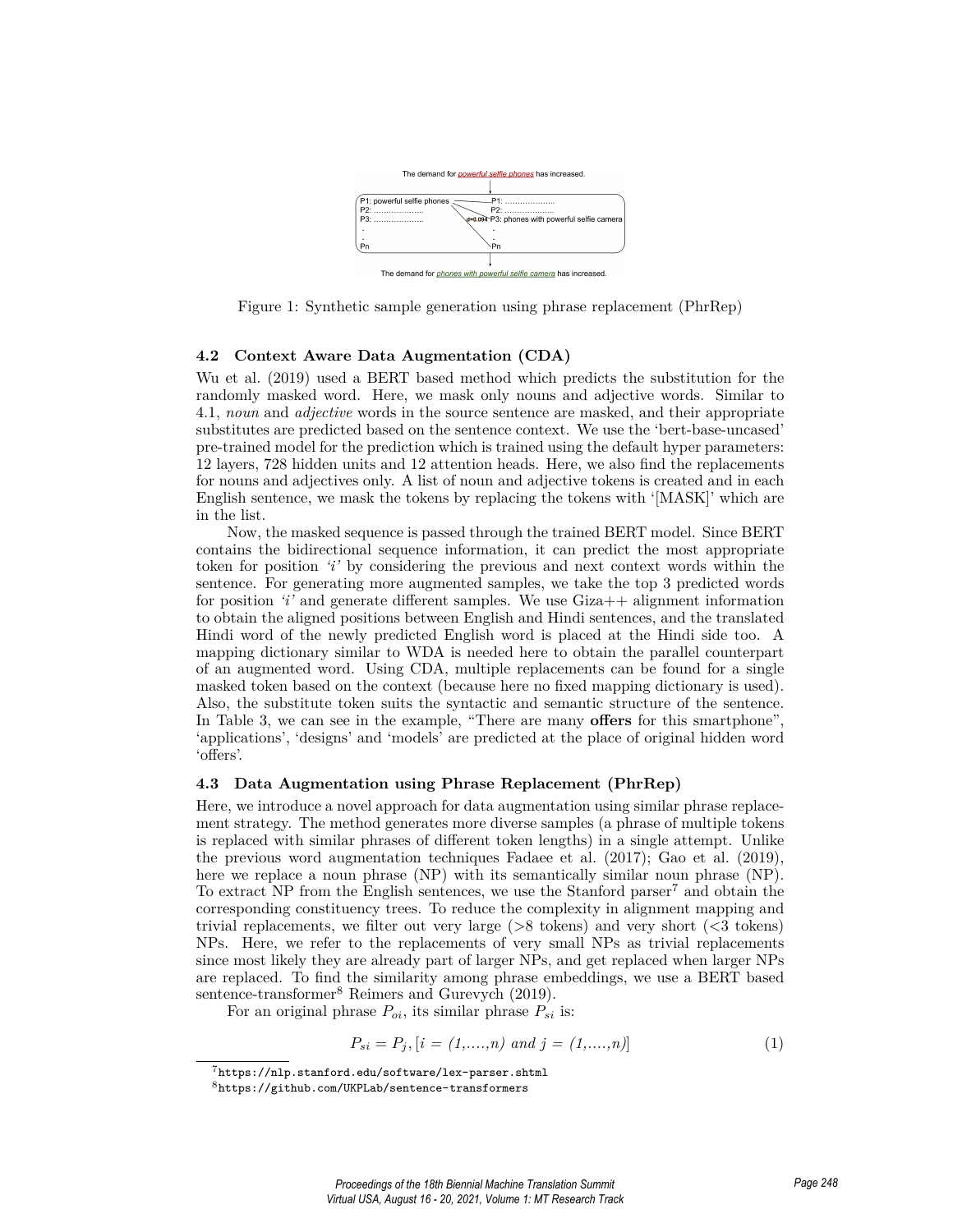$$
P_j = \underset{j}{\arg\min} d(h_i, h_j) \tag{2}
$$

*n* is the number of NPs. *h* is the hidden representation of the phrases. *d* represents the Euclidean distance between the two vectors. Equation 2 returns the index *j* of a phrase having minimum Euclidean distance *d* with the phrase at index *i*. As shown in equation 1, the respective phrase  $P_j$  at index  $j$  is the most similar phrase to the original phrase *Poi*. Figure 1 shows the mapping of the original phrase *'powerful selfie phones'* with phrase *'phones with powerful selfie camera'* having the Euclidean distance d = 0.094, minimum in the distances with all the other phrases. Further, Hindi counterparts of the English NPs are extracted from the original parallel data itself using the alignment information.

## **5 Noise Augmentation**

We create a noisy copy of the original corpus. To deal with character missing, article missing, punctuation missing and the dropping offs of starting noun-pronouns, we introduce various noise in the original training corpus. In similar ways to the prior works Vaibhav et al. (2019); Anastasopoulos et al. (2019), we also drop the characters randomly from the source (English) side, but with some additional rules.

- It is observed in the reviews that 'vowels' are most likely to be dropped by the users. For example, for a word 'phone', *'phne'* and *"phon'* are most likely to occur compared to the *"pone'* and *"phoe'*. So in each English sentence, along with dropping the random characters we make sure that vowels are also dropped in a few words.
- We randomly drop the articles 'the', 'a' and 'an' from the English side because we observe that in reviews users often drop the articles.
- Users often write reviews without mentioning the starting nouns or pronouns. We drop the starting nouns and pronouns randomly from the sentences. The PoS tagger was used to mark the words to be dropped. For example, "was planning to buy this" or "am happy with the phone".

Here, when we pick the tokens randomly for noise injection (char drop) we call it *random noise* (RndNoise) insertion. All these noises are introduced into a copy of the original corpus. It is then augmented with the original corpus. This provides noisy and correct source versions for a target sentence.

|                                         | $\boldsymbol{x}_1$ | $x_2$ | $x_{n-1}$ | $\pmb{x_n}$ |
|-----------------------------------------|--------------------|-------|-----------|-------------|
| Y1                                      | W11                | W12   |           | W1n         |
| $y_2$                                   | W21                | W22   |           | W2n         |
| $y_{m-1}$                               |                    | ٠     | ٠         | $Wm-1.n$    |
| $\boldsymbol{y_m}$                      | Wm1                | Wm2   |           | Wmn         |
| $\overline{\text{Sum}} = (W11 +  + Wn)$ | W1                 | W2    | Wn-1      | Wn          |
| $AvgAttn = Sum/m$                       | AveW1              | AvgW2 | $AvgWn-1$ | AvgWn       |

#### **5.1 Attention Guided Noise Augmentation (AttnNoise)**

Table 4: Attention weight matrix during source-to-target inference. Here, Wij: attention weight between  $i^{th}$  target token and  $j^{th}$  source token

Most of the existing literature Vaibhav et al. (2019); Anastasopoulos et al. (2019) introduced noise in the training data by randomly dropping characters from the source words. To make our model robust towards misspellings, article missing, punctuation and word missing, we also drop the words or introduce the character inconsistencies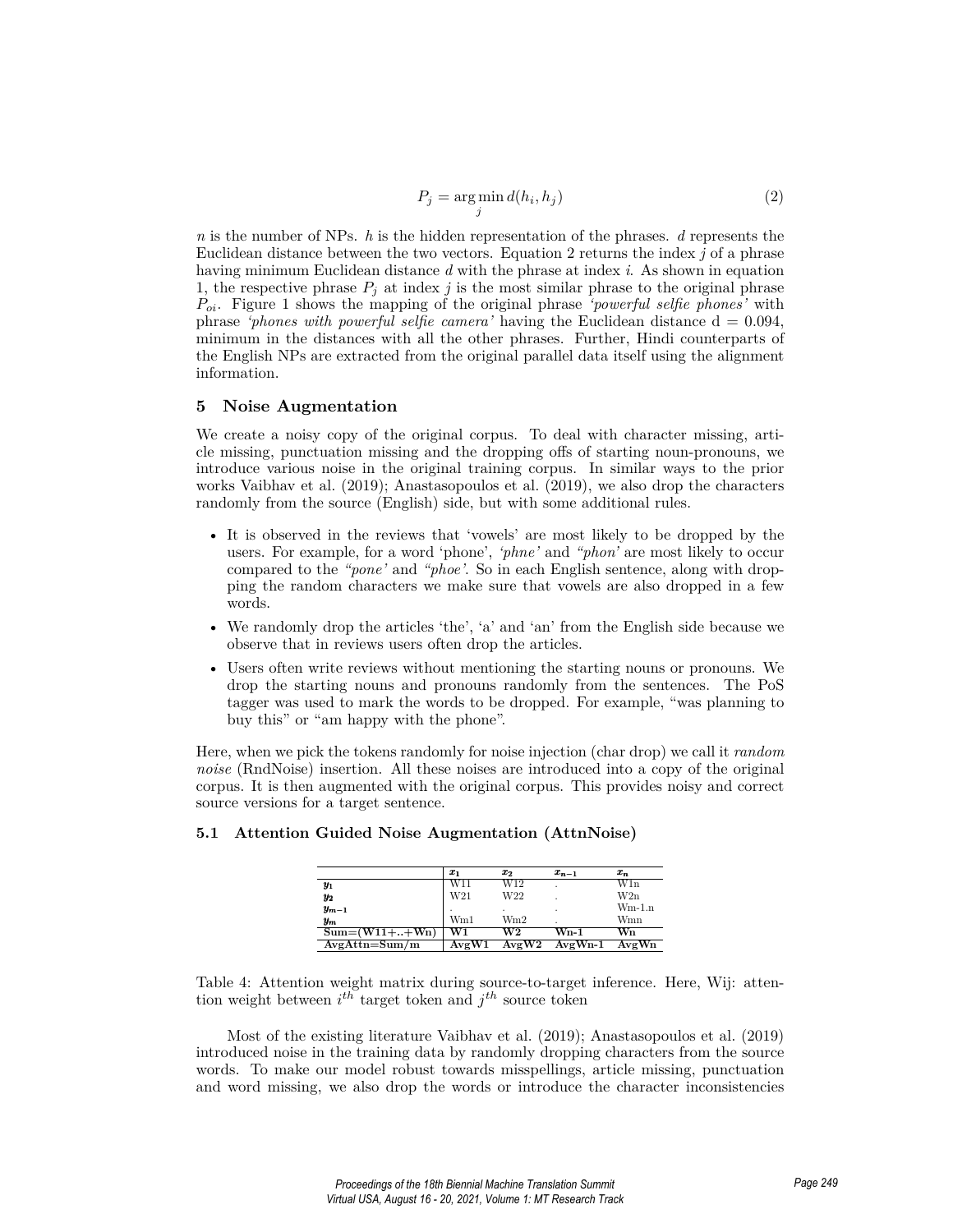in words. Instead of executing these randomly, we follow a guided approach to drop a word or character(s) from these words. To do this, we take the help of attention weights between the source-target pairs. We call this technique as *attention guided noise augmentation* (AttnNoise).

**Algorithm 1** Attention guided noise augmentation (AttnNoise)

**Notations:**  $s_i = \{x_1, x_2, ..., x_n\}, i^{th}$  sequence. *AvgAttn<sup>i</sup>* : list of avg. attention weights of tokens in *s<sup>i</sup> : list of probability (occurrence frequency) of tokens in*  $s_i$ *sN<sup>i</sup>* : *i th* noisy source sequence *lMinAttn*: indexes of bottom 10% min values in *AvgAttn<sup>i</sup>* . *lMaxAttn*: indexes of top 25% max values in *AvgAttn<sup>i</sup>* . *lMaxProb*: indexes of top max  $50\%$  values in  $lProb_i$ . *ind*: index of a token in *s<sup>i</sup>* . *x<sup>j</sup>* : token at *j th* position in *s<sup>i</sup>* .  $\textbf{procedure } \text{Noise}(s_i, AvgAttn_i, lProb_i)$ **for**  $j \in 0, ..., len(s_i)$  **do**  $\triangleright$  for each token **if**  $ind[x_i]$  ∉ *lMinAttn* **then if** *ind*[*x<sup>j</sup>* ] *∈ lM axAttn* **then**  $sN_i$ .append(dropChar $(x_j)$ ) **else**  $sN_i$ .append $(x_j)$ **else if**  $ind[x_i] \notin lMaxProb$  **then**  $dropWord(x_i)$ **else**  $sN_i$ .append(dropChar $(x_j)$ ) **return**  $(sN_i)$  $\mathbf{procedure} \ \text{WORD-PROB}(s_i, S)$ **for**  $k \in 0, ..., len(s_i)$  **do**  $\triangleright$  for each token  $p = (\#x_k \text{ in } S / \# \text{all tokens in } S)$ *lP rob<sup>i</sup>* .append(p) return  $(lProb<sub>i</sub>)$ 

We have a corpus D with parallel pairs *[S,T]*, where S and T are the collection of source and target sentences, respectively.  $s_k$  and  $t_k$  represent a pair of  $k^{th}$  source and target sequences in S and T, respectively. Each  $s_k = \{x_1, x_2, ..., x_n\}$  is a sequence of n source tokens and  $t_k = \{y_1, y_2, ..., y_m\}$  is a sequence of m target tokens. We calculate the average attention for each source token as shown in Table 4. All the attention heads are considered here. We drop a fraction of tokens from the source sequence having low average attention weight, and introduce noise in a fraction of tokens having high average attention weight. Method *NOISE* in Algorithm 1 describes the steps involved in the AttnNoise. To decide if a token comes under the low or high attention weight category, we choose some *percentage* value as the threshold. For example, we have a list *AvgAttn<sup>i</sup>* of source sequence *s<sup>i</sup>* which has 15 tokens. For our experiments, we empirically decide to drop the bottom  $10\%$  of total tokens in  $s_i$  having minimum average attention weight (i.e.  $10\%$  of  $15 = 2$  tokens, so we drop 2 tokens having the lowest weights). Similarly, top 25% of tokens in *s<sup>i</sup>* having high weights are made noisy by dropping the characters from them.

We also calculate the occurrence probability of the source tokens of  $s_i$  using the method *WORD-PROB* in Algorithm 1 to know whether any token is frequent or rare in the vocabulary. A token with less occurrence probability is said to be rare and we do not drop any rare token even if it has the low average attention weight. The rare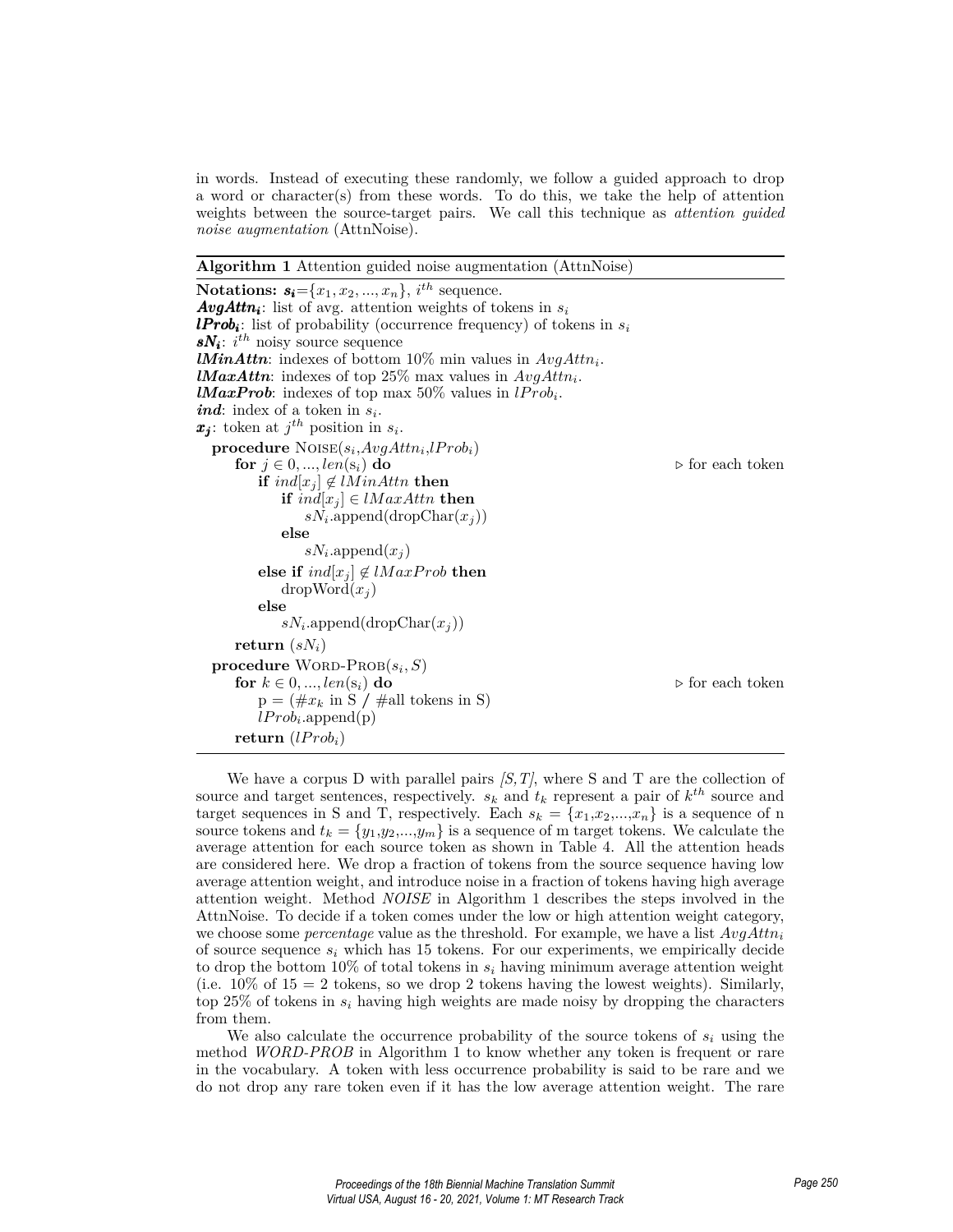|                     | <b>Systems</b>           | <b>BLEU</b> | TER   |                                 | System | <b>BLEU</b> | TER   |
|---------------------|--------------------------|-------------|-------|---------------------------------|--------|-------------|-------|
| $En \rightarrow Hi$ | Base                     | 34.36       | 46.23 | 1.A                             | Base   | 15.42       | 71.46 |
|                     | $Base+BT$                | 35.19       | 45.10 |                                 | PhrRep | 16.56       | 69.62 |
| (Review)            |                          |             |       | 1.B                             | Base   | 22.47       | 62.84 |
|                     | $+$ Fadaee et al. (2017) | 38.54       | 41.69 |                                 | PhrRep | 22.69       | 61.92 |
|                     | $+WDA$                   | 38.67       | 40.28 | 1.C                             | Base   | 4.49        | 89.14 |
|                     | $+$ CDA                  | 39.66       | 39.65 |                                 | PhrRep | 6.24        | 86.44 |
|                     | $+CDA+RndNoise$          | 40.14       | 40.36 | $En \rightarrow Fr$             |        | 19.36       | 67.15 |
|                     | $+PhrRep+RndNoise$       | 40.61       | 38.79 |                                 | Base   |             |       |
|                     | $+PhrRep+AttnNoise$      | 41.03       | 37.92 | (newstest2015)                  | PhrRep | 20.91       | 65.83 |
| $En \rightarrow Fr$ | Base                     | 20.83       | 66.74 | $\text{En}\rightarrow\text{De}$ | Base   | 18.83       | 65.91 |
|                     |                          |             |       | (IWSLT 2017)                    | PhrRep | 19.74       | 64.38 |
| (MINT18)            | PhrRep                   | 22.75       | 64.16 | $En \rightarrow Fr$             | Base   | 21.77       | 63.83 |
|                     | $+$ AttnNoise            | 23.38       | 63.37 | (IWSLT 17)                      | PhrRep | 22.52       | 61.87 |

Table 5: BLEU and TER scores of different systems for different datasets of English-Hindi, English-French and English-German language pairs. Also for En*→*Hi translation: **(1.A)** Trained on IITB-Hin-Eng corpus and tested over newstest2014, **(1.B)** Trained on IITB-Hin-Eng corpus and tested over product review testset, **(1.C)** Trained on product review corpus and tested over newstest2014.

tokens correspond to those having high attention weights, and instead of dropping these from the source sequence, we insert noise into it. To prevent the dropping of any rare word having low attention weight, we increase the *percentage* value for the threshold. Here, the top 50% tokens in  $s_i$  having low occurrence probabilities are considered as the rare tokens. Since our target is to avoid the rare words to be dropped due to low attention weight, the threshold of 50% is taken with an assumption that the rare tokens would fall in this range only otherwise that token is not rare. After inserting the noise in all the source sentences, we make their pairing with their respective target sentences. Finally, this noisy parallel corpus is augmented to the original parallel corpus for final source–to–target training.

# **6 Experiment Setup**

Our translation model is based on the Transformer architecture Vaswani et al. (2017). We use the Sockeye toolkit<sup>9</sup> Hieber et al.  $(2018)$  for our experiments. Table 2 gives the size of the training samples for different systems. We also experiment our proposed method on the IIT Bombay English-Hindi parallel corpus Kunchukuttan et al. (2018). To perform experiments for the English–to–French translation, we use a part (for true resource-poor setting) of the UN-corpus Ziemski et al. (2016) for training and newstest2015 Bojar et al. (2015) as the test set. We also perform experiment for English-German translation and test over the IWSLT 2017 testset<sup>10</sup>.

The tokens of the training, test and validation sets are segmented into subword units Sennrich et al. (2016) by applying 4,000 BPE merge operations at the source and target sides. Our training set-up details are given below: No. of layers at the encoder and decoder sides: 6 each; 8-head attention; Hidden layer size: 512; Embedding vector size: 512; Learning rate: 0.0002; Minimum batch size: 4800 tokens; early stopping is used to terminate the training.

## **7 Results and Analysis**

From Table 5, we can see significant BLEU score improvement over the baseline using various data and noise augmentation techniques. Using human translated and backtranslated corpus, we train the Base+BT model which yields the BLEU improvement of 0.83. Further, with data augmentation techniques, WDA and CDA, we obtain additional 3.48 and 4.47 BLEU score improvement, respectively. The random noise augmentation

<sup>9</sup>https://github.com/awslabs/sockeye

 $10$ https://wit3.fbk.eu/2017-01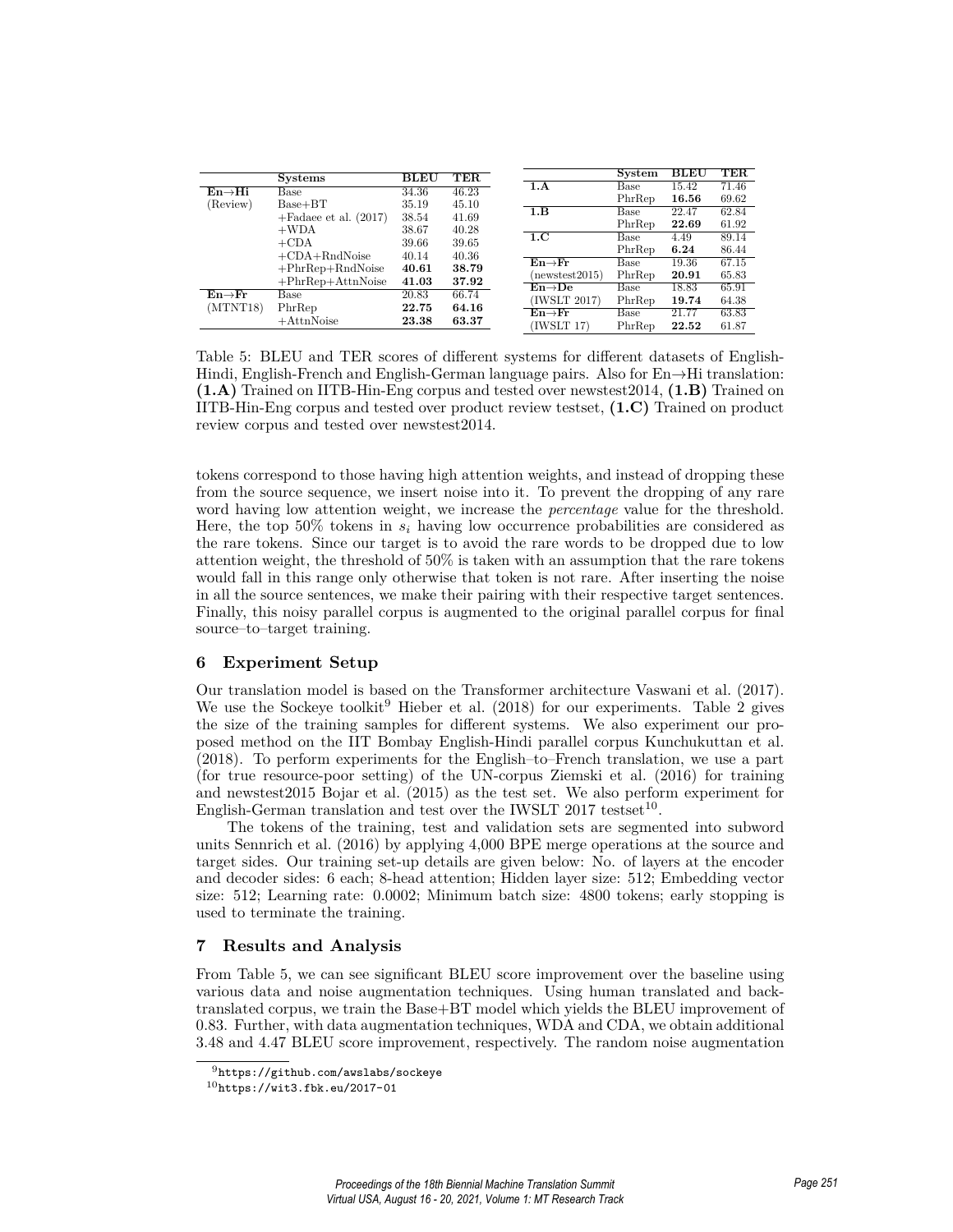

Figure 2: BLEU scores of models in the presence of various kinds of noises in input sentence.

(RndNoise) in CDA model also shows additional improvement of 0.48 BLEU point. In total, with noisy word augmentation methods, we achieve 5.78 BLEU improvement over the base model. After using our proposed phrase replacement (PhrRep) technique, we outperform the word augmentation techniques 'Base+BT+CDA+RndNoise' with 0.47 BLEU score. As mentioned in Table 2, 'PhrRep+RndNoise' model outperforms all the models with comparatively less parallel data. Further adding AttnNoise with 'PhrRep' the model 'Base+BT+PhrRep+AttnNoise' gives 0.42 additional BLEU improvement. In total, with 'Base+BT+PhrRep+AttnNoise' method, we achieve a total of 6.67 BLEU improvement over the 'Base' model. We also perform experiment over the MTNT testset which is a user generated English-French corpus. 'PhrRep' method yields 1.92 BLEU over the baseline score. Further, sing 'AttnNoise' method with 'PhrRep' gives additional 0.63 BLEU improvement.

We also apply our proposed PhrRep technique over the benchmark English-Hindi testset newstest2014 Bojar et al. (2014). As shown in Table 5, we achieve a 1.14 BLEU score improvement over the baseline. We perform statistical significance tests<sup>11</sup> Koehn (2004), and found that the proposed model attains significant performance gain with 95% confidence level (with  $p=0.013$  which is  $\lt 0.05$ ). We also apply the PhrRep technique for English–to–French translation. To test the performance in a low-resource scenario, we perform our experiment over a small part of data i.e. 300k parallel sentences. We achieve a gain of 1.55 BLEU (statistically significant) over the baseline. For English–to–German translation task, it also yields significant improvement<sup>12</sup> of  $0.91$ BLEU over the baseline.

#### **7.1 Analyzing the Robustness**

To analyze the models' performance on the product domain testset, we manually tag the test sentences on the basis of major inconsistencies. We divide the testset into the following 7 categories: misspell (MS): 10.09%, wrong Grammar (GR): 6.94%, punctuation mistake (Punc): 7.83%, sub-verb disagreement (SV): 2.56%, word missing (WM): 5.99%, article missing (AM): 1.94% and word order (WO): 3.67%. The distribution in percentage shows how much of the test sentences lie in which noise category. Figure 2 depicts the performance of all the models in presence of different noises. Augmented techniques outperform the 'Base' and 'Base+BT' models in all the major categories. Evaluation results show that 'PhrRep+RndNoise' model outperforms all the other word augmentation models. Further, introducing 'AttnNoise' in 'PhrRep+AttnNoise' improves the performance over 'PhrRep+RndNoise'. It shows that the guided noise augmentation is better than the random noise augmentation based technique. For AM

 $11$ https://github.com/moses-smt/mosesdecoder/blob/master/scripts/analysis/

bootstrap-hypothesis-difference-significance.pl

 $\rm{^{12}p{<}0.005}$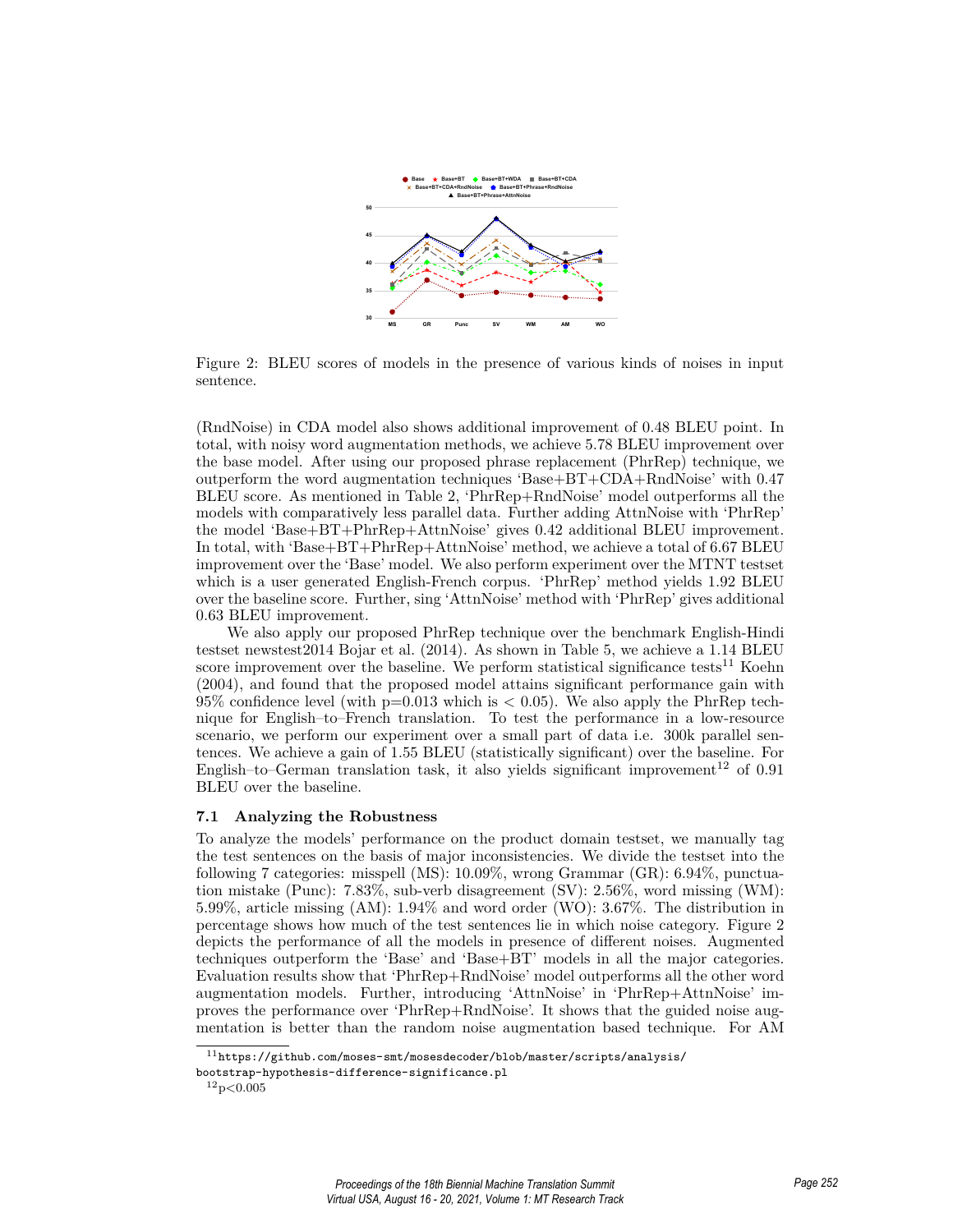|                                  | Adequacy       | Fluency        |
|----------------------------------|----------------|----------------|
| $Base+BT$                        | 2.06           | 2.74           |
| $Base + BT + CDA + RndNoise$     | $2.49 (+0.43)$ | 3.28 $(+0.54)$ |
| $Base + BT + PhrRep + RndNoise$  | $2.63 (+0.57)$ | 3.35 $(+0.61)$ |
| $Base + BT + PhrRep + AttnNoise$ | $2.87 (+0.81)$ | 3.52 $(+0.78)$ |

Table 6: Average adequacy and fluency score

error, 'PhrRep+AttnNoise' lags behind the 'CDA'.

#### **7.2 Human Evaluation**

We also analyze the translation quality from human perception. Each hypothesis is assigned with adequacy and fluency score from 0–to–4 in the following scale: **0-** *Incorrect*, **1-** *Almost incorrect*, **2-** *Moderately incorrect*, **3-** *Almost correct*, **4-** *Correct*.

We select 500 random test samples and ask 3 language experts to read and assign the fluency and adequacy scores. Table 6 shows the average rating for different data augmentation models assisted with random noise (RndNoise) and Attention guided noise (AttnNoise). We calculate the inter-annotator-agreement scores (IAA) using Fleiss's Kappa. The scores for "Base+BT" model are found to be 0.874 and 0.891 for adequacy and fluency rating, respectively. The proposed model "Base+BT+PhrRep+AttnNoise" shows the scores of 0.867 and 0.913 for adequacy and fluency, respectively. The 'Choice of output tokens', 'translation of noisy source tokens', 'missing source tokens to translate', 'word order', 'tense preservation', 'punctuation', and 'subject-verb agreement' are some important factors while assigning adequacy and fluency scores. PhrRep and AttnNoise techniques provide incremental improvements as shown in Table 6.

#### **8 Conclusion**

In this paper, we have presented an effective NMT model for English–to–Hindi product review translation. As there was no parallel corpus in this domain, we, therefore, crawled English reviews, pre-processed, filtered, translated into Hindi and corrected using professional human translators. Hindi descriptions of electronic gadgets are crawled and back-translated into English using human translated corpus and again augmented with human translated corpus. We make the parallel corpus freely available.

We have introduced a novel phrase replacement based augmentation technique (PhrRep) which replaces the whole noun phrase (multiple tokens at a time) with an alternative noun phrase to generate the new training sample in fewer attempts. For robustness in our model, we use a novel attention guided noise augmentation technique (AttnNoise) which drops the words or makes them noisy on the basis of attention weights. Using phraseRep and AttnNoise, for En*→*Hi review translation, we achieve an improvement of 6.67 BLEU over the baseline. In order to show the generic behavior of our model, we also evaluate it on the English-French and English-German benchmark datasets, demonstrating the effectiveness of our proposed approach.

In future, we shall focus on the spelling variations and code-mixed challenges in the input and output sentences. A bigger English–to–Indic multilingual product review translation system will be investigated.

## **9 Acknowledgement**

Authors gratefully acknowledge the unrestricted research grant received from the Flipkart Internet Private Limited to carry out the research. Authors thank Muthusamy Chelliah for his continuous feedbacks and suggestions to improve the quality of work; and to Anubhav Tripathee for gold standard parallel corpus creation and translation quality evaluation.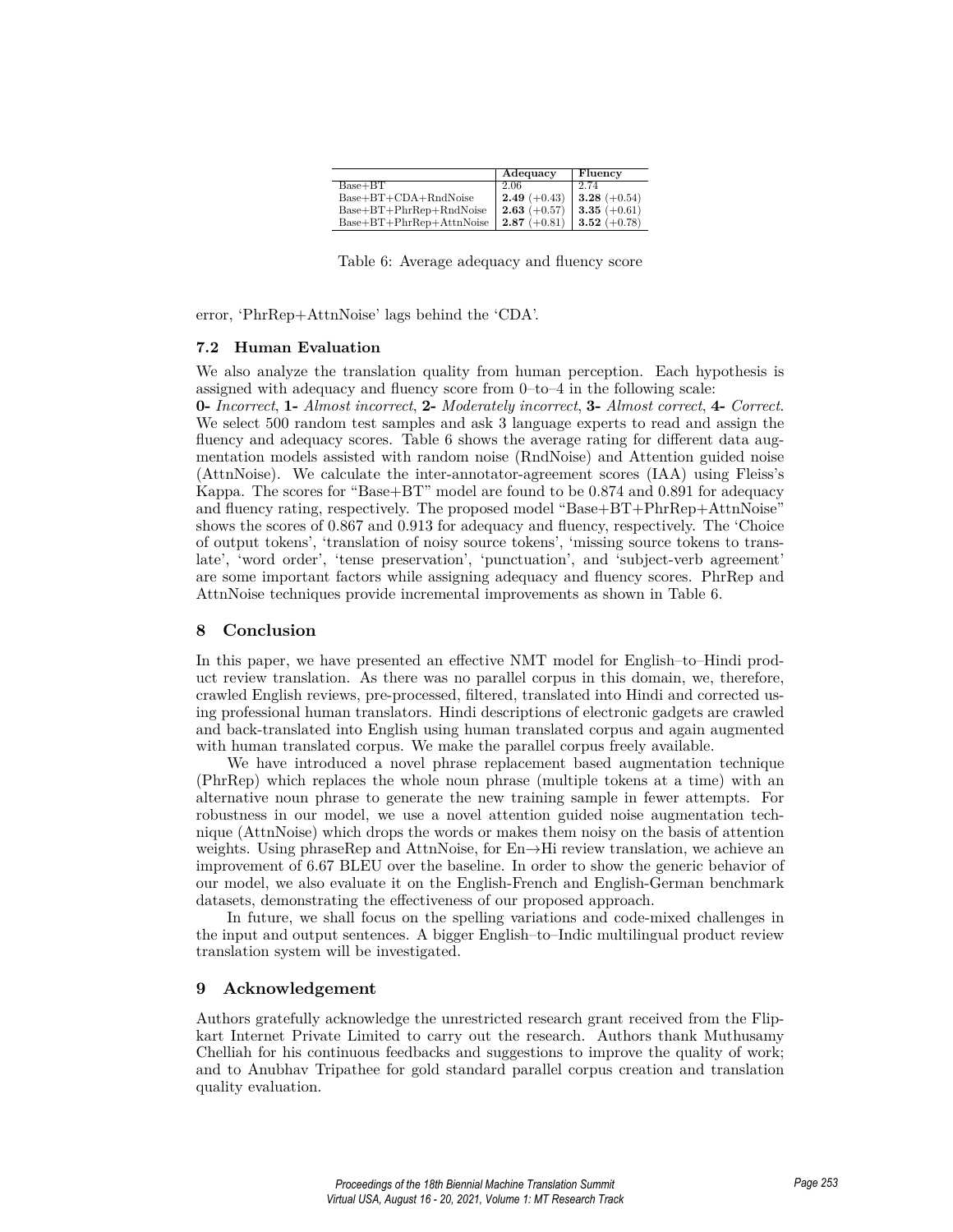## **References**

- Anastasopoulos, A., Lui, A., Nguyen, T. Q., and Chiang, D. (2019). Neural machine translation of text from non-native speakers. In *Proceedings of the 2019 Conference of the North American Chapter of the Association for Computational Linguistics: Human Language Technologies, Volume 1 (Long and Short Papers)*, pages 3070–3080, Minneapolis, Minnesota. Association for Computational Linguistics.
- Belinkov, Y. and Bisk, Y. (2018). Synthetic and natural noise both break neural machine translation. In *International Conference on Learning Representations*.
- Berard, A., Calapodescu, I., Dymetman, M., Roux, C., Meunier, J.-L., and Nikoulina, V. (2019). Machine translation of restaurant reviews: New corpus for domain adaptation and robustness. In *Proceedings of the 3rd Workshop on Neural Generation and Translation*, pages 168–176, Hong Kong. Association for Computational Linguistics.
- Bojar, O., Buck, C., Federmann, C., Haddow, B., Koehn, P., Leveling, J., Monz, C., Pecina, P., Post, M., Saint-Amand, H., et al. (2014). Findings of the 2014 Workshop on Statistical Machine Translation. In *Proceedings of the ninth workshop on statistical machine translation (WMT 2014)*, pages 12–58.
- Bojar, O., Chatterjee, R., Federmann, C., Haddow, B., Huck, M., Hokamp, C., Koehn, P., Logacheva, V., Monz, C., Negri, M., Post, M., Scarton, C., Specia, L., and Turchi, M. (2015). Findings of the 2015 workshop on statistical machine translation. pages 1–46, Lisbon, Portugal. Association for Computational Linguistics.
- Devlin, J., Chang, M.-W., Lee, K., and Toutanova, K. (2019). BERT: Pre-training of deep bidirectional transformers for language understanding. In *Proceedings of the 2019 Conference of the North American Chapter of the Association for Computational Linguistics: Human Language Technologies, Volume 1 (Long and Short Papers)*, pages 4171–4186, Minneapolis, Minnesota. Association for Computational Linguistics.
- Edizel, B., Piktus, A., Bojanowski, P., Ferreira, R., Grave, E., and Silvestri, F. (2019). Misspelling oblivious word embeddings. *ArXiv*, abs/1905.09755.
- Fadaee, M., Bisazza, A., and Monz, C. (2017). Data augmentation for low-resource neural machine translation. In *Proceedings of ACL*.
- Gao, F., Zhu, J., Wu, L., Xia, Y., Qin, T., Cheng, X., Zhou, W., and Liu, T.-Y. (2019). Soft contextual data augmentation for neural machine translation. In *Proceedings of the 57th Annual Meeting of the Association for Computational Linguistics*, pages 5539–5544, Florence, Italy. Association for Computational Linguistics.
- Hieber, F., Domhan, T., Denkowski, M., Vilar, D., Sokolov, A., Clifton, A., and Post, M. (2018). The sockeye neural machine translation toolkit at AMTA 2018. In *Proceedings of the 13th Conference of the Association for Machine Translation in the Americas (Volume 1: Research Papers)*, pages 200–207, Boston, MA.
- Karpukhin, V., Levy, O., Eisenstein, J., and Ghazvininejad, M. (2019). Training on synthetic noise improves robustness to natural noise in machine translation. In *Proceedings of the 5th Workshop on Noisy User-generated Text (W-NUT 2019)*, pages 42–47, Hong Kong, China. Association for Computational Linguistics.
- Kobayashi, S. (2018). Contextual augmentation: Data augmentation by words with paradigmatic relations. In *Proceedings of the 2018 Conference of the North American Chapter of the Association for Computational Linguistics: Human Language Technologies, Volume 2 (Short Papers)*, pages 452–457, New Orleans, Louisiana. Association for Computational Linguistics.